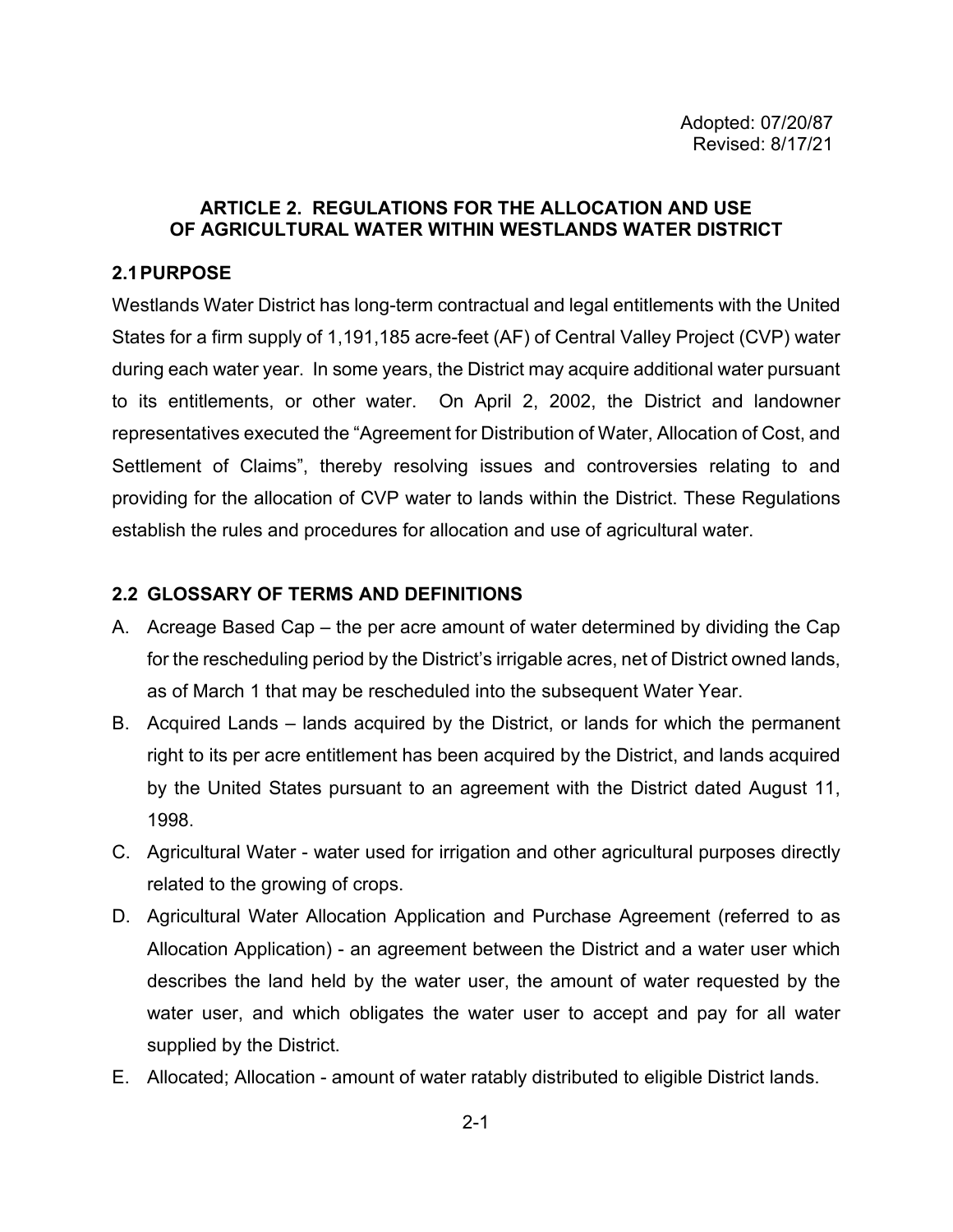- F. Annexed Lands lands which became a part of Westlands Water District after July 1, 1965 (the annexed area), as shown on Westlands Water District Dwg. No. 582, dated December 21, 1976, revised November 12, 1986, entitled "Areas of Service Priority."
- G. Cap Loss amount of water remaining at year end in excess of the Cap imposed by the Bureau of Reclamation or the District on water that may be rescheduled at the end of the water year and which shall be lost.
- H. Contract Water any water obtained under the contractual and legal entitlements including additional and interim supplies.
- I. Cropland irrigable acreage as determined by U.S. Farm Service Agency (FSA or District measurements.
- J. Cushion water set aside for system losses and other uses each water year, in the amount of 1 percent of contract water or 6,000 acre-feet, whichever is greater.
- K. Eligible Cropland land that is eligible for allocation or delivery of water under Reclamation law and any applicable District Regulation.
- L. Entitlements water provided pursuant to the contractual and legal obligations between Westlands Water District and the United States for water supply and distribution.
- M. Furnish to deliver or provide. For purposes of these Regulations, water has been furnished, delivered, or provided to a water user at the time the water in question physically exits District-owned facilities, property, or infrastructure.
- N. Merged Lands lands which formed a part of the original Westplains Water Storage District on June 28, 1965 (the original Westplains area), as shown on Westlands Water District Dwg. No. 582, dated December 21, 1976, revised November 12, 1986, entitled "Areas of Water Service Priority."
- O. M&I Use the use of water for drinking, cooking, bathing, showering, dish washing, and maintaining oral hygiene or purposes of commerce, trade or industry. "M&I" is short for "Municipal and Industrial."
- P. Other Water water other than contract water.
- Q. Overuse use in excess of available supply.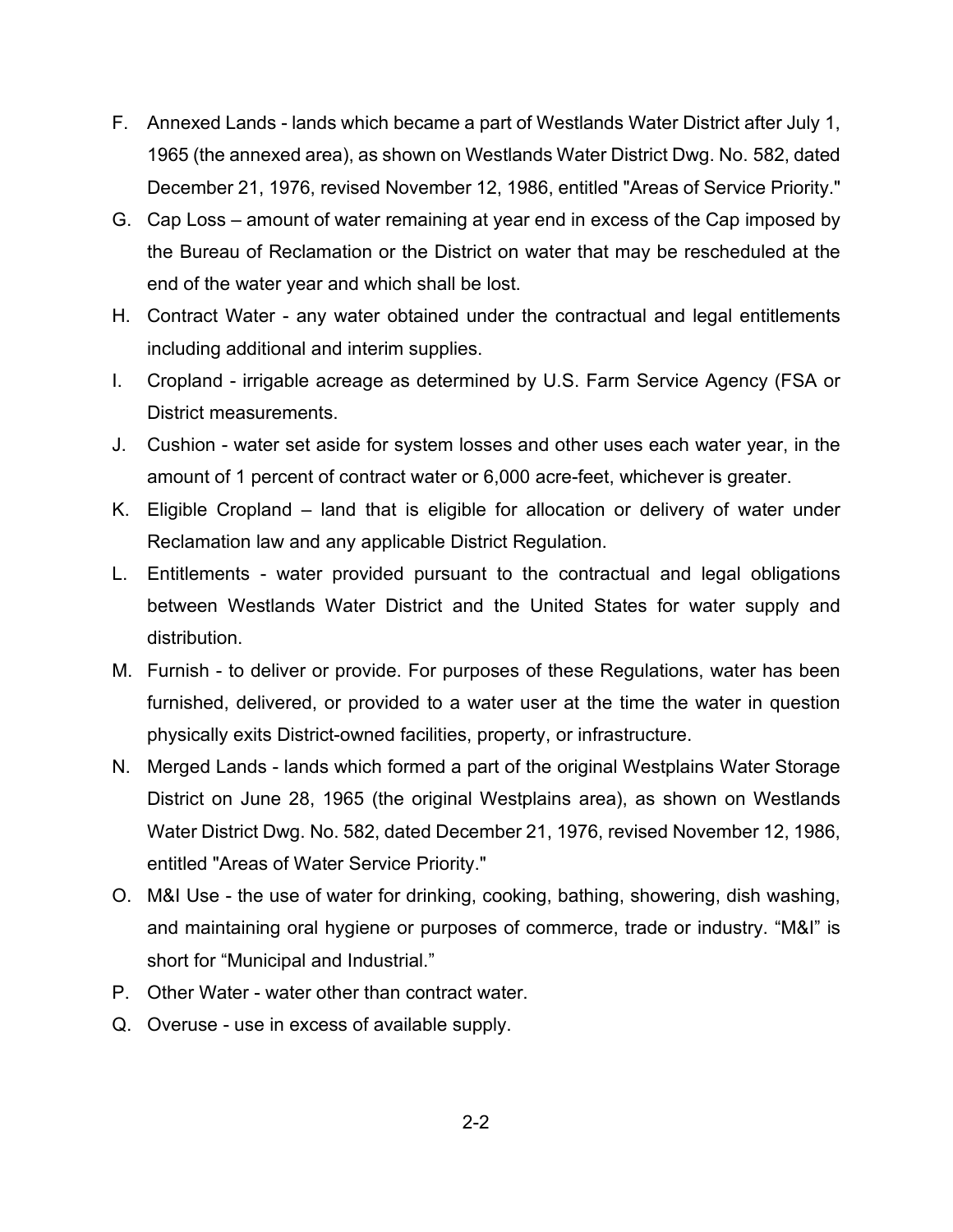- R. Per Acre Entitlement ratable share of contract water determined by 1,191,185 AF divided by the number of Pre-Merger Lands and Merged Lands cropland acres, excluding acquired lands, for which Allocation Applications are timely received.
- S. Pre-Merger Lands lands which formed a part of Westlands Water District on June 28, 1965 (the original Westlands area), as shown on Westlands Water District Dwg. No. 582, dated December 21, 1976, revised November 1, 1986, entitled "Areas of Water Service Priority."
- T. Rescheduled; Rescheduled Water water carried over for use in the next water year.
- U. Rescheduling Loss loss of water that may occur at the end of the Rescheduling Period due to the Bureau of Reclamation's annual rescheduling guidelines.
- V. Rescheduling Period the period of use for Rescheduled Water.
- W. System Gain an increase in water available for allocation due to the difference in relative accuracy between state operated and maintained headworks meters and District operated and maintained water delivery meters.
- X. System Loss either a direct loss or a reduction in water available for allocation because of the difference in relative accuracy between state operated and maintained headworks meters and District operated and maintained delivery meters.
- Y. Transfer assignment of water from one water user or landowner to another.
- Z. Unused Water available supply at the end of the water year.
- AA. Water User landowner or lessee of land who has submitted and executed an Allocation Application.
- BB. Water Year each 12-month period that begins on March 1 and ends on the last day of February following.

## **2.3 CONTRACTUAL ENTITLEMENTS**

- A. The entitlement of agricultural water for Pre-Merger Lands and Merged Lands is 1,191,185 AF less water set aside therefrom for M&I use, system losses, and other uses.
- B. No contract water shall be allocated to Annexed Lands until the allocation of contract water for eligible cropland, excluding acquired lands, in the Pre-Merger Lands and Merged Lands areas is 2.6 AF per acre.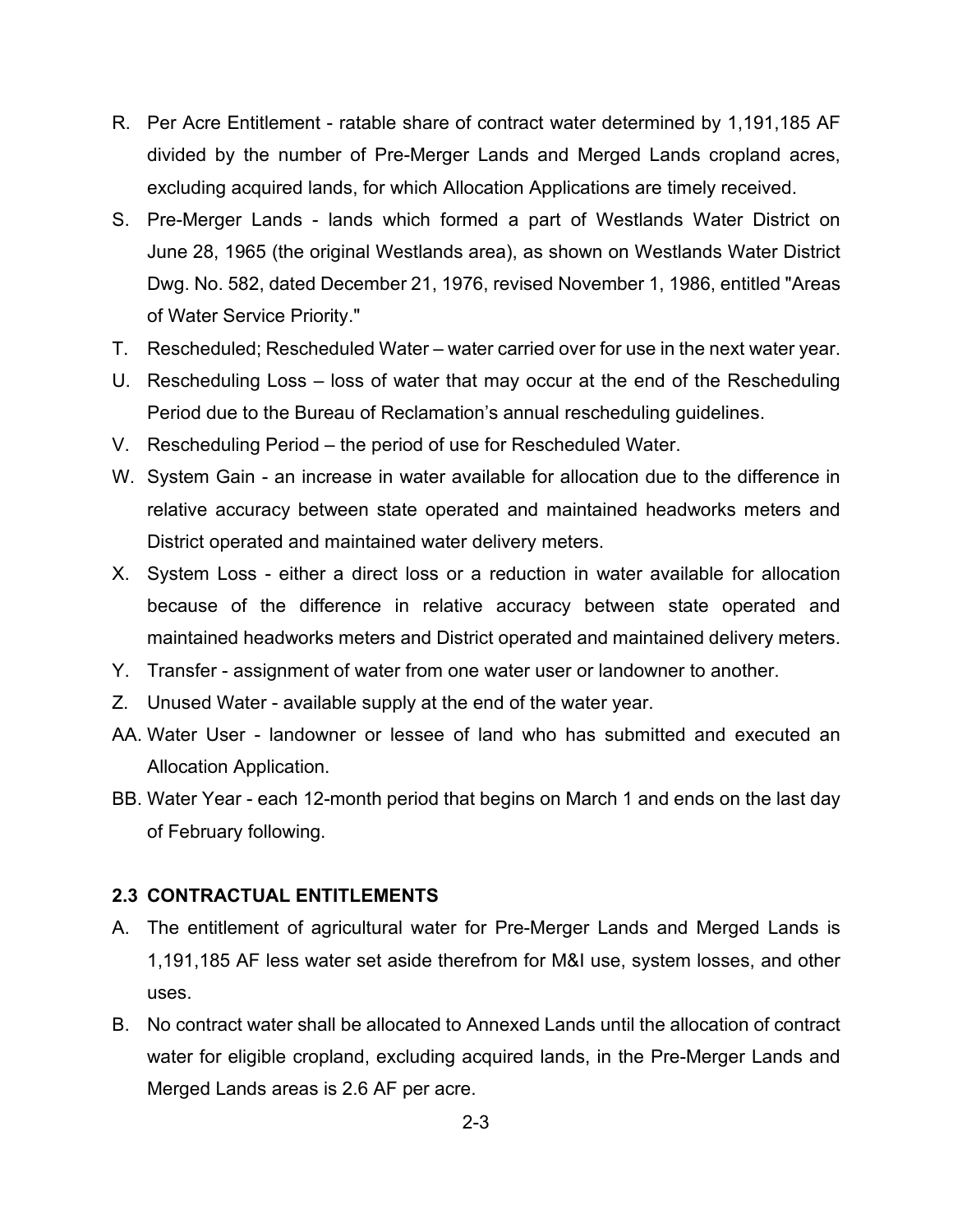- C. Any contract water in addition to the quantities described above will be allocated ratably on a per acre basis, excluding acquired lands, to satisfy timely applications first to eligible cropland in Pre-Merger Lands and Merged Lands areas, then to eligible cropland in the Annexed Lands area, and finally on a first-come, first-served basis to all District cropland.
- D. Prior to, and in conjunction with, the calculation of the per acre entitlement in any water year, the General Manager shall set aside from the available water supply the amount of water for M&I use in accordance with Article 19 of the District's Rules and Regulations, system losses, and other uses approved by the Board of Directors. The General Manager may later allocate this water according to these Regulations if it is no longer necessary for such purposes.
- E. If there is a reduction in the rate at which water can be delivered to the District because of operational or other limitations, each water user's share of the delivery rate will be equitably adjusted as determined by the General Manager.

## **2.4 OTHER ALLOCATION RULES AND PROCEDURES**

- A. Other water obtained by the District shall be made available to all eligible cropland in the District, excluding acquired lands, and shall be allocated on a per acre basis, unless otherwise directed by the Board of Directors.
- B. Allocations of other water obtained shall be increased or decreased as more or less water becomes available for distribution within the District.
- C. 1. System loss will be deducted first from the water set aside for such purposes, and second, from water users in direct proportion to the water used by each water user.
	- 2. System gain shall be allocated to water users in direct proportion to the water used by each water user, excluding such use on acquired lands.
- D. Other water made available to the District specifically for direct transfer to a water user shall be allocated to the water user for whom it was intended. This water may be used or transferred within or outside of the District at the discretion of the water user, subject to applicable state and federal laws and District approval, or any conditions of use placed on the water when it was first transferred into the District.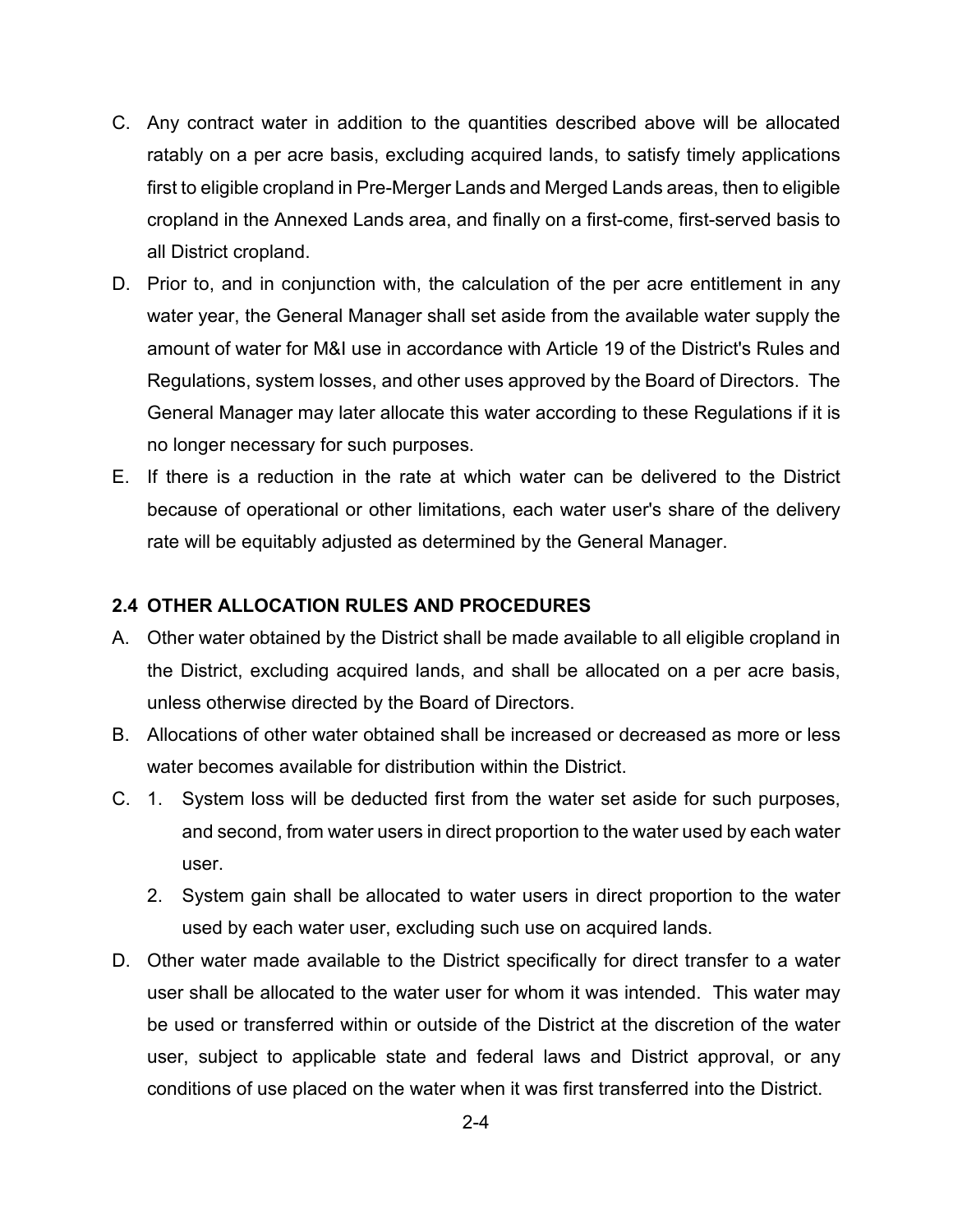- E. Notwithstanding any other provisions of the Regulations, water made available for specified purposes shall be distributed and used in accordance with such specified purposes.
- F. All per acre allocations of water will be made on the basis of cropland acres as determined prior to the time of the allocation. Any changes to cropland acres will be used for future allocations only, and will not be used to adjust prior allocations.
- G. A landowner who owns land designated as Eligible Cropland, that intends to modify or modified after January 1, 2020 that land to a non-irrigable use, may request pursuant to Appendix A of Article 2 that the land maintain its designation as Eligible Cropland upon modification. The request will be processed, and decisions will be made pursuant to Appendix A of Article 2.

## **2.5 APPLICATION FOR WATER**

- A. To receive an allocation of contract water for agricultural purposes in any water year, a water user must timely apply therefore by filing an Allocation Application at a designated District office annually on or before January 15. Applications received after January 15 shall not receive an allocation unless accepted by the General Manager. Applications received after January 15 that are accepted by the General Manager shall only be entitled to receive a proportionate share of contract water made available to the District after the date of such late application's acceptance.
- B. The General Manager may require supplemental application(s) for additional contract water or other water made available to the District.
- C. If more than one Allocation Application for the same parcel of land is received and there is a dispute between the applicants regarding who should receive the water, priority will be given to the landowner, if one of the applicants owns the land in question. If no applicant owns the land, priority will be given to the water user who can provide satisfactory evidence of the right to occupy the land and receive the water. A lease or written consent from the landowner is considered satisfactory evidence. If the dispute arises after the application period and the water has been allocated, remedy is limited to unused water.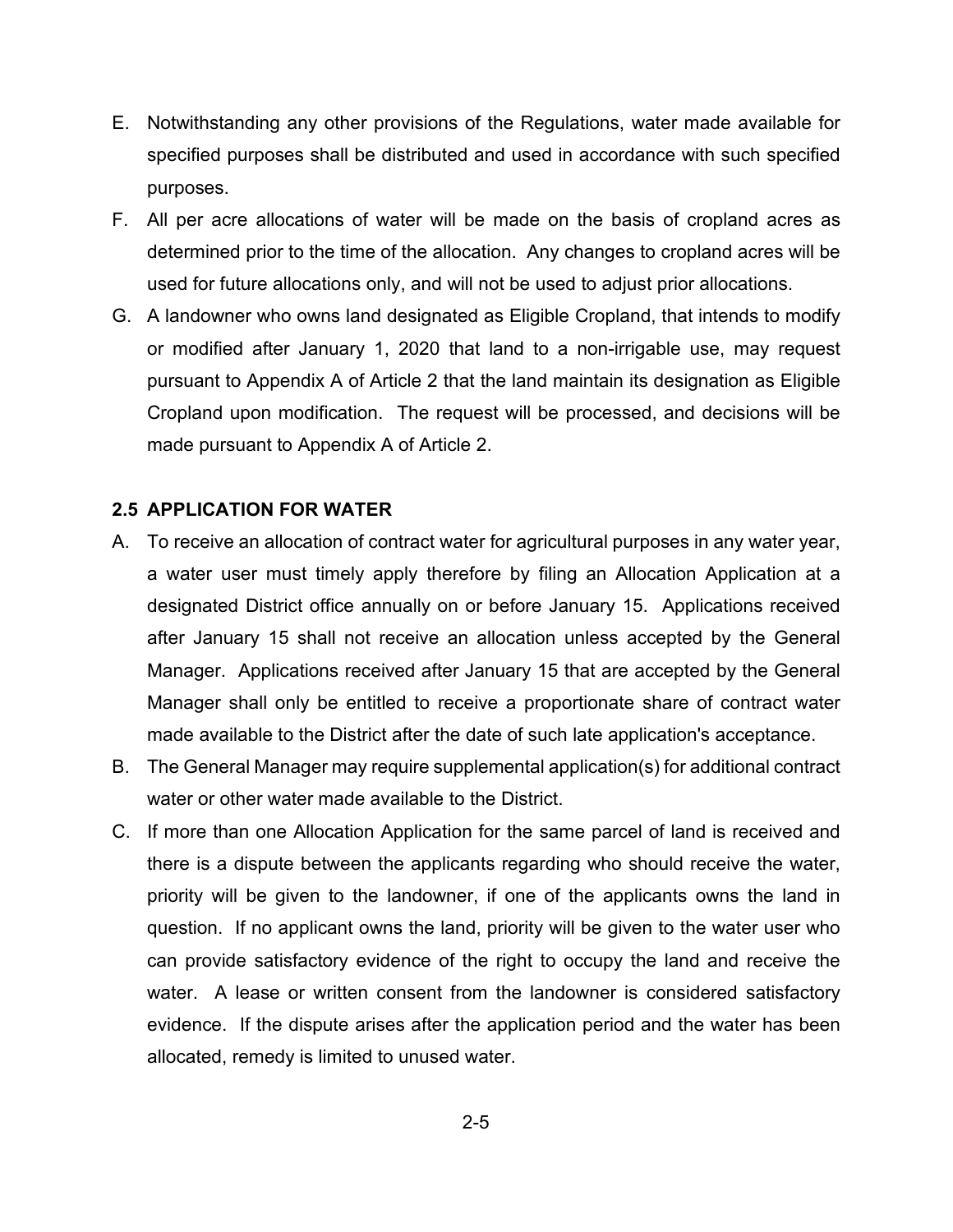D. No water will be allocated to any land for which water charges, assessments, landbased charges, or any other money owed to the District have been delinquent for 30 days or more at the time the water is allocated or to any land for which advance payment is required until such advance payment is received, or in lieu thereof security, in a form acceptable to the General Manager, for such payment has been provided.

## **2.6 USE AND TRANSFER OF WATER**

- A. No water may be transferred out of the District without District approval.
- B. All water may be used on any eligible cropland within the District.
- C. A water user may transfer his water to another water user in any area of the District. Such transfer shall be in writing on a form provided by the General Manager.
- D. The District will not transfer water from a water user to another resulting from a change in ownership or lease of land. However, if land is transferred by a change in ownership or lease with the result that the water user no longer owns or leases any District land, the unused water shall be transferred to the water user to whom the ownership or leasehold of such land has passed unless a transfer of water is requested pursuant to these Regulations.
- E. The General Manager may restrict or prohibit the use or transfer of water allocated to any cropland if a dispute exists among landowners regarding the allocation or use of such water.
- F. Water service shall be discontinued when a water user has exhausted his available water supply.
- G. Each water user shall take reasonable steps to reuse or control tail water. The failure to do so shall constitute a waste of water.
- H. The General Manager is authorized, after oral or written notice to the water user, to lock the delivery facilities of, or discontinue water service to, any water user who violates these Regulations or Terms and Conditions for Agricultural Water Service.
- I. The unauthorized using, taking, or wasting of water is prohibited and may subject the water user to civil or criminal prosecution.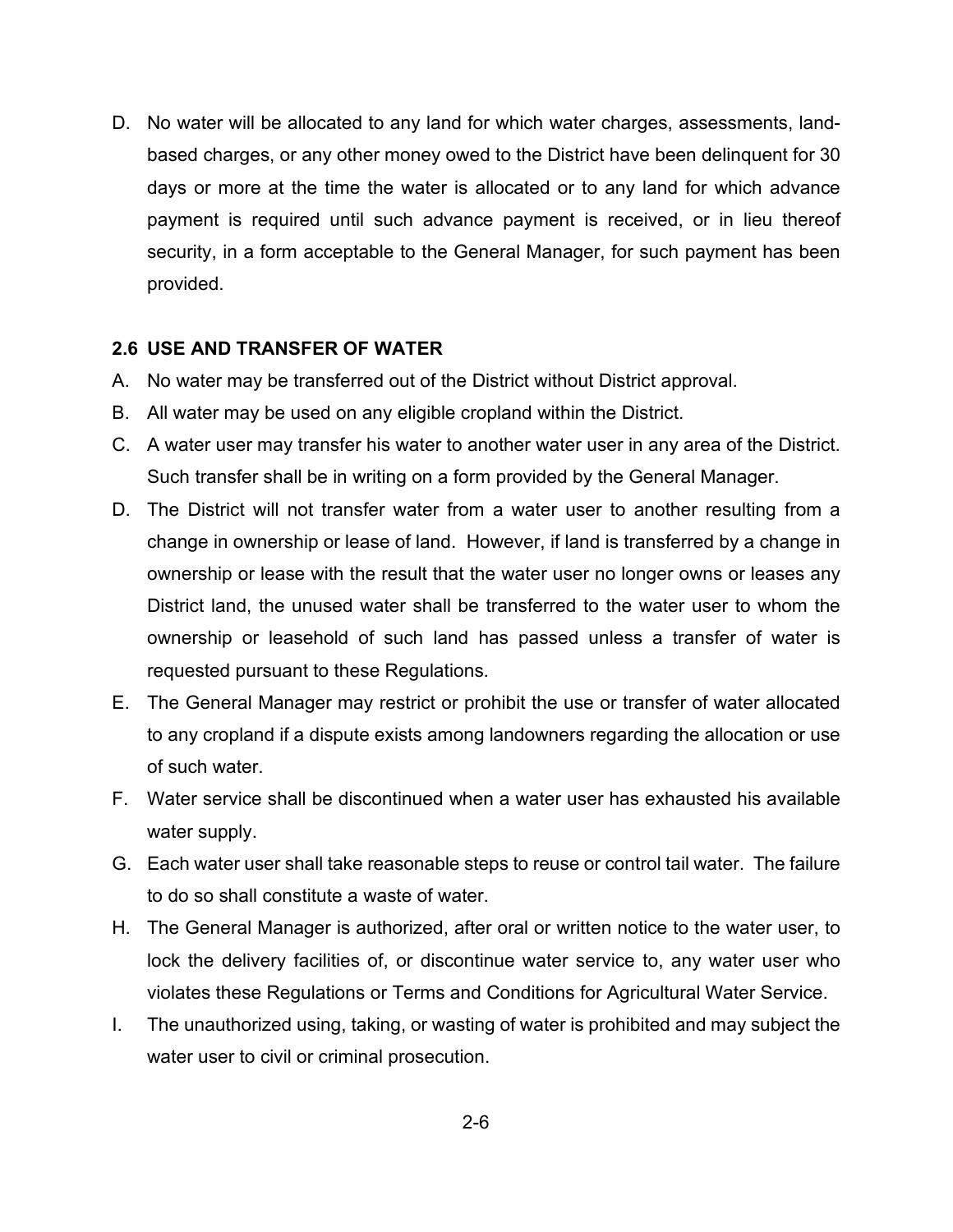## **2.7 WATER USER TRANSFERS FROM SOURCES OUTSIDE THE DISTRICT**

- A. Any water user may apply to the District to transfer into the District water from sources outside the District.
- B. The General Manager, or his designee, shall cooperate to a reasonable extent with any water user in connection with that water user's efforts to obtain water from sources outside of the District. In so reasonably cooperating, the General Manager, or his designee, shall not devote so much time or energy as to significantly distract from his or her duties and responsibilities to the District. Furthermore, such reasonable cooperation shall not be construed so as to affect the nature of the General Manager's, or his designee's, relationship with and duties to the District; nor shall such reasonable cooperation be construed as to create a fiduciary or other obligation owed by the General Manager, or his designee, to any person or entity other than the District.
- C. Subject to applicable state and federal laws and the requirements of these regulations, the General Manager or his designee may approve a water user's application to transfer water from sources outside of the District into the District for the benefit of that water user and shall execute any agreements or other documents required to accomplish the transfer.
- D. A water user's application to transfer water from sources outside of the District may be denied if the approval of that application would impair the District's ability to obtain sufficient other water, reduce the quantity of other water obtained by the District or delay or otherwise negatively affect the delivery to the District of other water obtained by the District.
- E. Priority to access of excess capacity of any facility required to deliver other water obtained by the District and water acquired by a water user from sources outside the District shall first be used to deliver other water obtained by the District.
- F. Access to excess capacity of any facility required to deliver water by water users from sources outside the District shall be apportioned among water users seeking access to excess capacity on a per acre basis.
- G. The District's administrative costs for review, approval, and other activities related to a water user's application for approval of a transfer into the District water from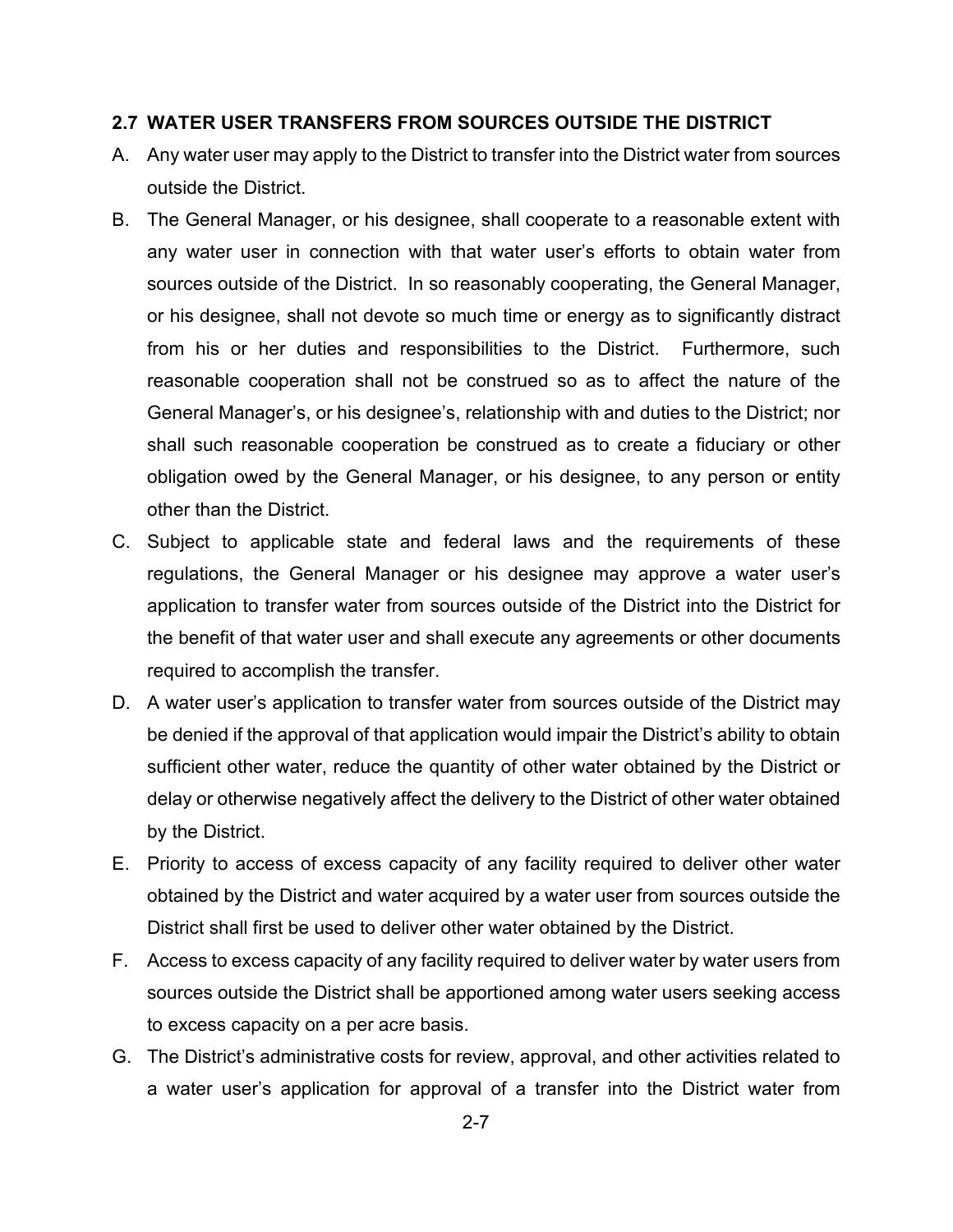sources outside the District shall be borne by the water user. The General Manager, or his designee, may require a deposit of the estimated costs for such activities prior to review of an application.

#### **2.8 PAYMENT FOR WATER OR AGREEMENTS**

No water shall be made available for delivery, transfer, or any other use by a water user who fails to make required payments to the District, regardless of the source of the water user's obligation for payment. Rules for payment are set forth in the Terms and Conditions for Agricultural Water Service and other agreements, if any, between the water user and the District.

#### **2.9 YEAR-END PROCEDURES**

- A. After final water use and supply accounting is completed for the water year, the District will determine the amounts of unused water or overuse for each water user.
- B. Unused water may be rescheduled if such a program is available. See 2.10 RESCHEDULED WATER regarding the procedures for rescheduling water.
- C. A water user with unused water that cannot be rescheduled shall pay all water costs that the District incurs, applicable San Luis & Delta Mendota Water Authority operations and maintenance rates and applicable District rates.
- D. A water user with overuse will have his allocation of contract water in the following year reduced by the amount of his overuse, first from the cropland farmed by the water user in which the overuse occurred and then from any cropland farmed by the water user. If this water user is not a water user in the following year, the amount of overuse will be attributed to the cropland that had been farmed by the water user. Further, any allocation of contract water to that cropland will be reduced by the amount of overuse attributable to such cropland.

#### **2.10 RESCHEDULED WATER**

A. Subject to the program's availability, the District or a water user may reschedule water, regardless of source, from one water year to the next. The period of use for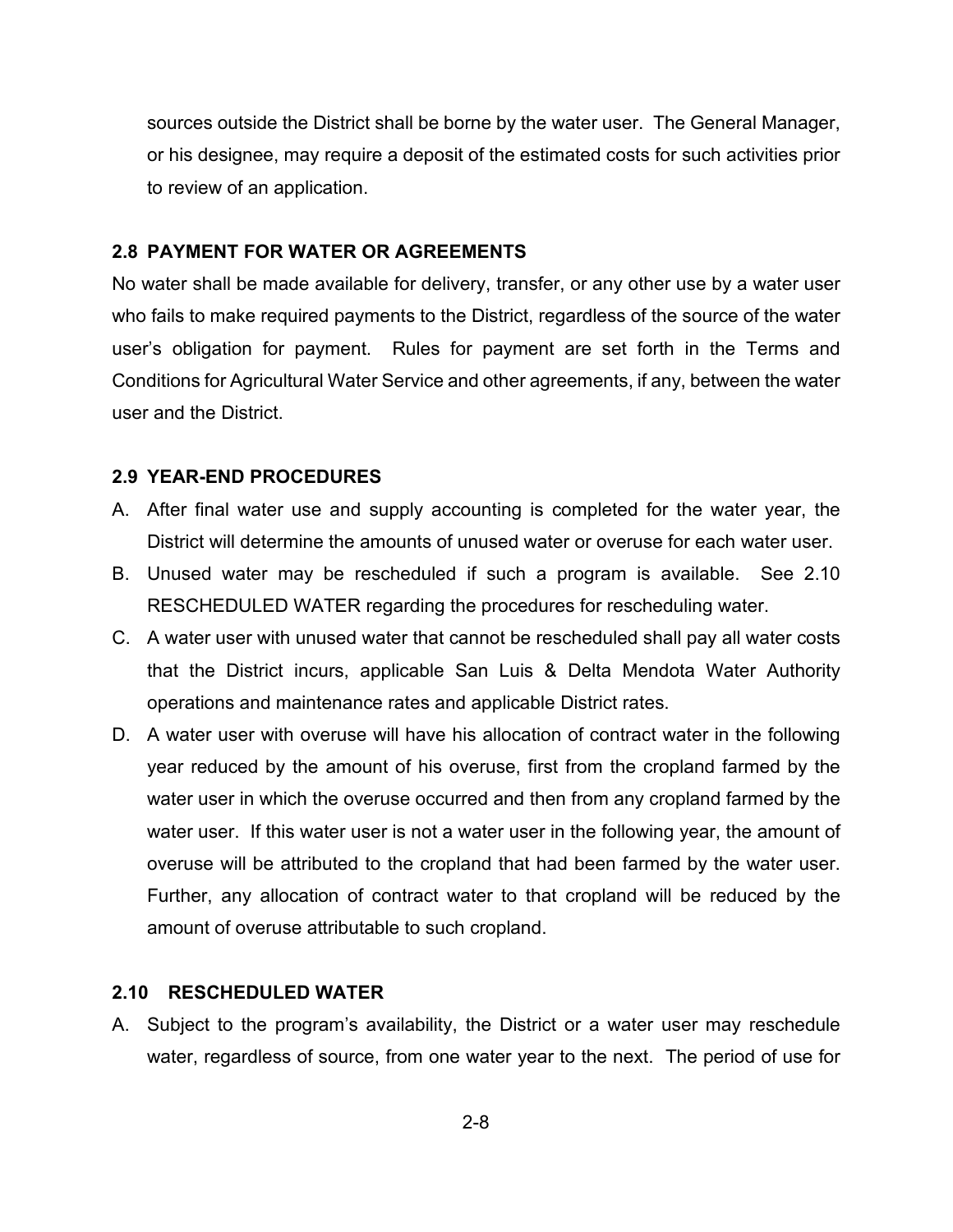Rescheduled Water (Rescheduling Period) shall be the following, unless otherwise restricted by the Bureau of Reclamation:

- 1. If San Luis Reservoir fills, March 1 to date determined by Reclamation (usually about April 15); or
- 2. If San Luis Reservoir does not fill, to the end of the current water year.

The use of all contract water supplied by the Bureau of Reclamation, including use of the then current year's allocation, shall be counted toward the use of Rescheduled Water.

- B. Unless the District is notified before the end of the water year, all water remaining in a water user's account at the end of the water year will be rescheduled on its behalf by the District.
- C. So long as there is no projected impact to the future year water supply or other water supplies that are available to the District, a water user may reschedule more water than it projects it will use during the Rescheduling Period, but said water user shall bear all associated risks. To provide an equitable manner for the District to apportion water users' use of Rescheduled Water, there is a 0.5 acre-feet per irrigable acre Acreage Based Cap for Rescheduled Water, excluding District-owned lands. Unless limited pursuant to D. herein, a water user may reschedule water in excess of the Acreage Based Cap, but remaining Rescheduled Water in excess of the Acreage Based Cap shall be the first water lost pursuant to F. herein.
- D. The Bureau of Reclamation or the District may limit the amount of water that may be rescheduled at the end of the water year. "Cap Loss" is the term for water remaining at year end in excess of the limit imposed by Reclamation or the District which shall be lost. In addition, loss of water may occur at the end of the Rescheduling Period, called "Rescheduling Loss", due to Reclamation's annual rescheduling guidelines.
- E. Both Cap Loss and Rescheduling Loss, in that order, will be applied to a water user's account at the end of the Rescheduling Period, so that the water user has the greatest opportunity to deliver all its water supply. However, if the Rescheduling Period is extended to the end of the current water year, Cap Loss will be applied to water user accounts at the beginning of the Rescheduling Period, after adjusting such accounts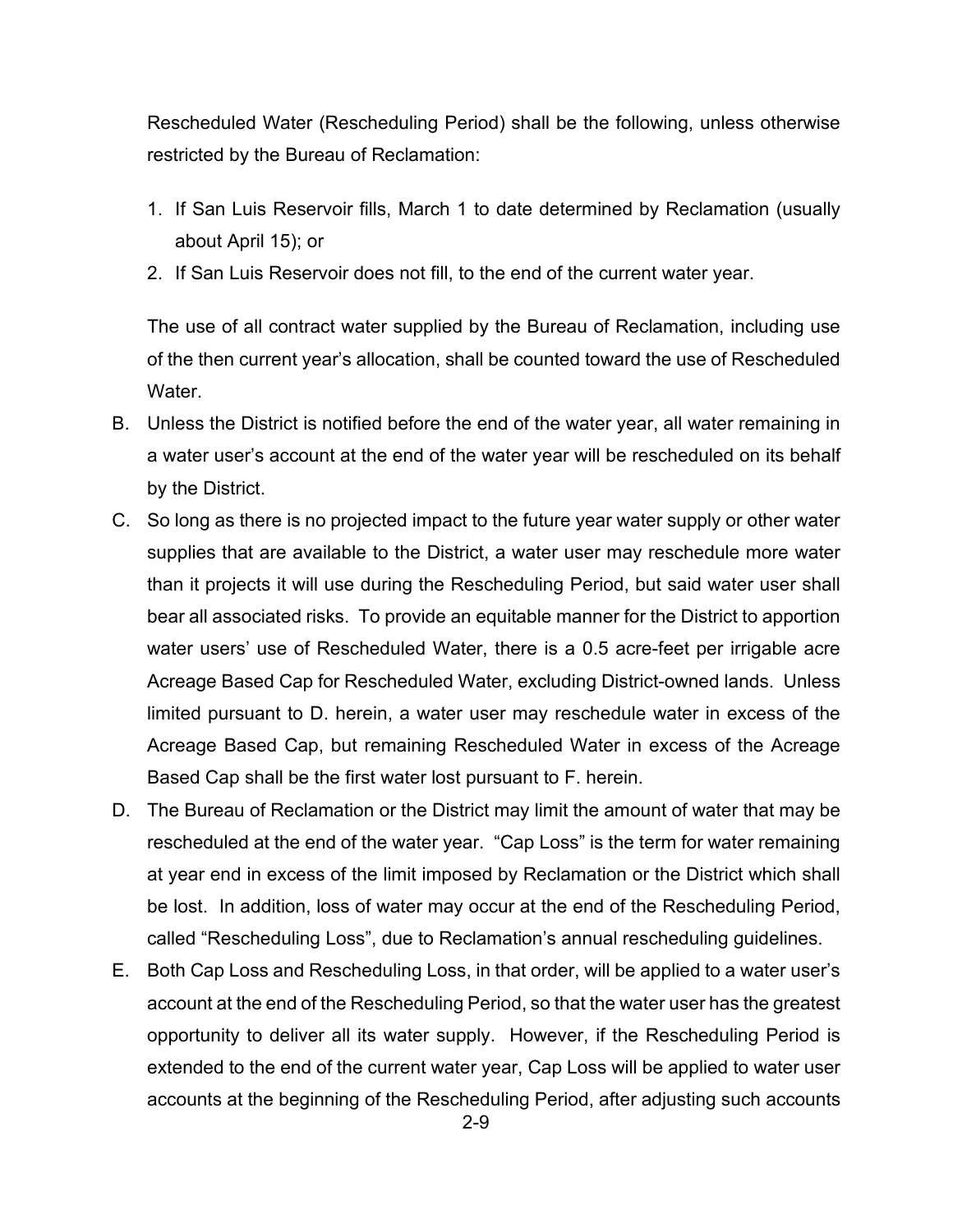for internal transfers of Rescheduled Water received and approved by the District on or before March 10. Any loss by water users will be applied based upon acre-feet per acre, from highest to lowest.

- F. Losses will be apportioned to and in the following order and manner:
	- 1. Any remaining Rescheduled Water in excess of the Acreage Based Cap.
	- 2. Water rescheduled by the District.
	- 3. Remaining Rescheduled Water.
	- 4. Delivered Rescheduled Water in excess of the Acreage Based Cap.
	- 5. Delivered Rescheduled Water within the Acreage Based Cap.
- G. For losses, water users shall pay all water costs that the District incurs, the San Luis & Delta-Mendota Water Authority O&M rate and any applicable District rates.

# **2.11 MISCELLANEOUS**

- A. The General Manager is authorized and directed to do any and all things necessary to implement and effectuate these Regulations.
- B. An appeal from any decision made pursuant to these Regulations shall be made to the Finance and Administration Committee of the Board of Directors. Such appeal shall be in writing and shall be filed with the District Secretary within 15 working days after notice of the decision. The decision of the Finance and Administration Committee may be appealed to the Board of Directors. Such appeal shall be in writing and shall be filed with the District Secretary within 15 working days after notice of the Finance and Administration Committee's decision. The decision of the Board shall be final.
- C. The General Manager shall provide notice of any changes or revision to these Regulations to all District landowners and water users.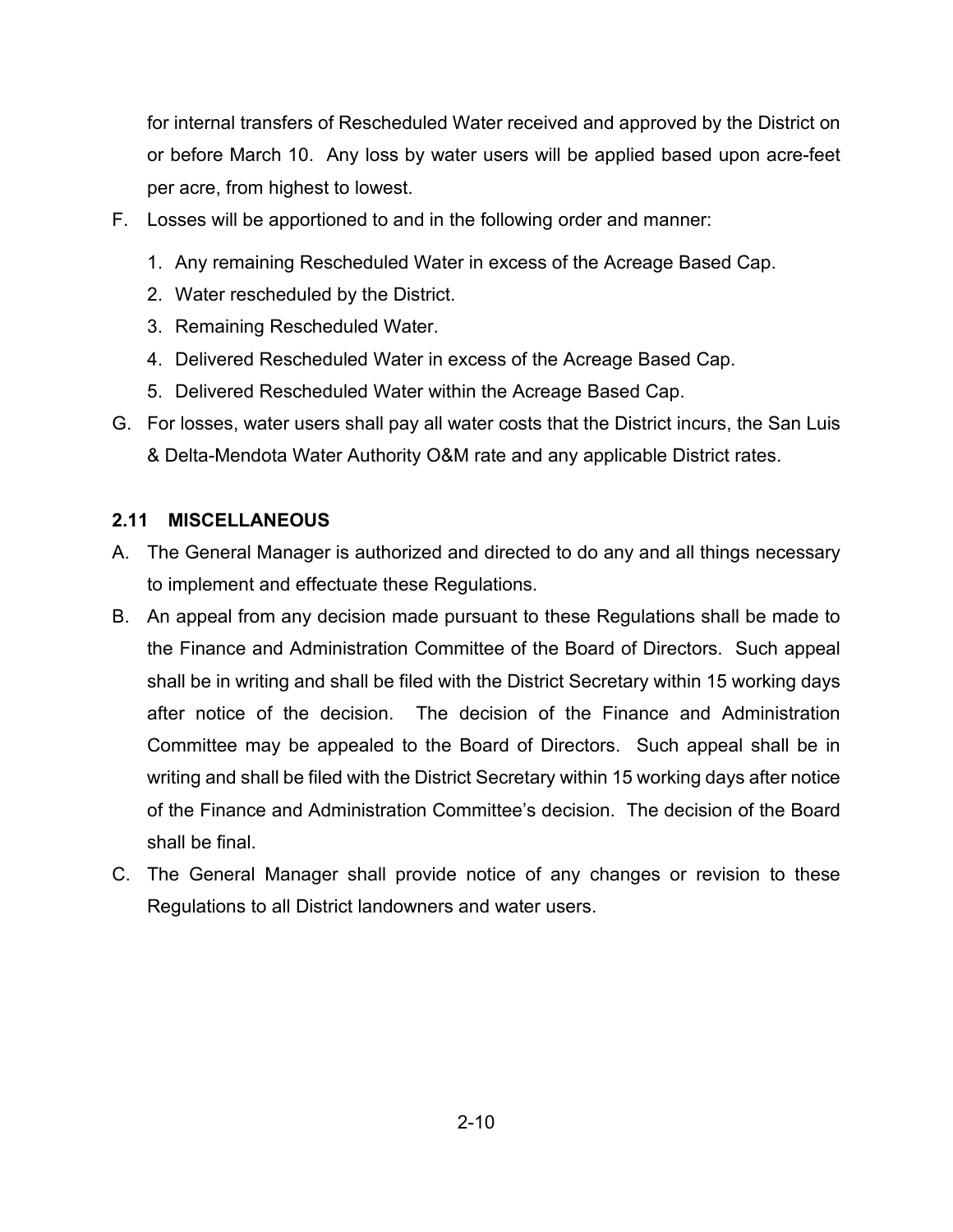# **APPENDIX A**

# **CONTINUED BENEFITS TO MODIFIED AGRICULTURAL LAND**

- A. Upon a request from a landowner with Eligible Cropland, that intends to modify or modified after January 1, 2020 that agricultural land to a non-irrigable use, the District shall designate the modified agricultural land as Eligible Cropland, notwithstanding its temporary, albeit long-term, modification, if the Board finds the following criteria are met:
	- 1. A conditional use permit or other land use entitlement is obtained from the county or other local land use agency ("lead agency") for the modification of the agricultural land as described in the conditional use permit or land use entitlement ("Project").
	- 2. The landowner(s) that made the request, or any affiliate of the landowner(s), holds title to agricultural land outside of the Project that has been designated Eligible Cropland, the acreage of which is equal or greater than the acreage on which the Project is or will be sited. For purposes of Appendix A, a person or entity shall be deemed an affiliate upon the landowner(s) and each affiliate having on file with the District the applicable, completed forms.
	- 3. The lease or easement on the land defines and limits the terms of use, consistent with Project purposes as approved and conditioned by the lead agency.
	- 4. The lead agency for the Project has complied with the California Environmental Quality Act ("CEQA") and the environmental analysis is adequate for the District's use as a responsible agency for the limited purpose of verifying the Project satisfies the criteria identified herein thereby ensuring the conversion, though long-term, is temporary.
	- 5. The Project analyzed and approved by the lead agency includes or the lead agency has adopted measures to ensure that the Project, though long-term, is not permanent because either: the existing agricultural character of the land will be retained during the operational life of the Project; or, upon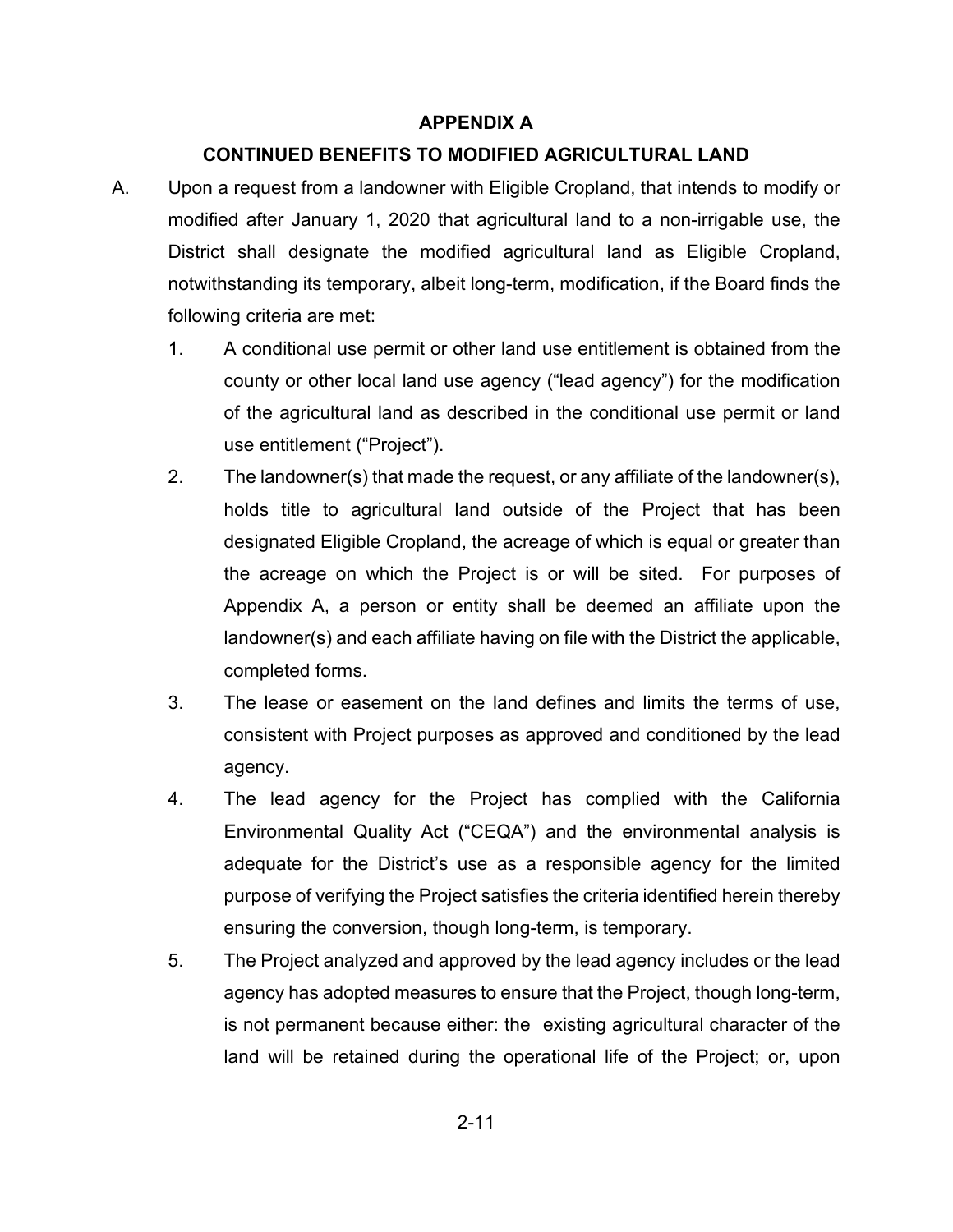cessation of Project uses, the land will be suitable for agricultural uses. At a minimum, such measures shall include:

- a. Plan(s) to remove Project fixtures and equipment (not including any transmission, distribution, or gen-tie electrical power lines) such that the land will be suitable for agricultural uses upon cessation of Project uses ("Decommissioning Plan(s)").
- b. Financial Assurances provided to the satisfaction of the lead agency (i) through a performance bond or other financial securities to ensure timely completion of the activities in the Decommissioning Plan(s) by the Project owner, Project operator, and/or the landowner(s), and (ii) with reserved authority of the lead agency or the landowner(s) that will result in completion of said activities if necessary, upon cessation of Project uses or within a time period thereafter as may be established by the lead agency.

Upon verification by the Board that the Project satisfies the criteria identified herein, District designation of the modified agricultural land as Eligible Cropland, and the attendant District benefits to that land resulting from the designation as "Eligible Cropland", shall continue for the operational life of the Project, subject to the measures described in Paragraph A.5 of this Section A, and for so long as all the criteria established in Paragraph A of this Appendix continue to be satisfied.

- B. After the Board designates the modified agricultural land as "Eligible Cropland", ownership of the modified agricultural land may change (holder of fee title) and the modified land will retain the attendant District benefits to that land resulting from the designation as "Eligible Cropland", provided all the criteria established in Paragraph A of this Appendix continue to be satisfied.
- C. The Water Policy Committee of the Board of Directors may decide to de-designate as "Eligible Cropland" the modified agricultural land upon a failure to comply with the requirements of this subsection or the requirements imposed by the forms referenced in Paragraph A.2 of Section A. An appeal from any decision made pursuant to Paragraph A of this Appendix shall be made to the Board of Directors.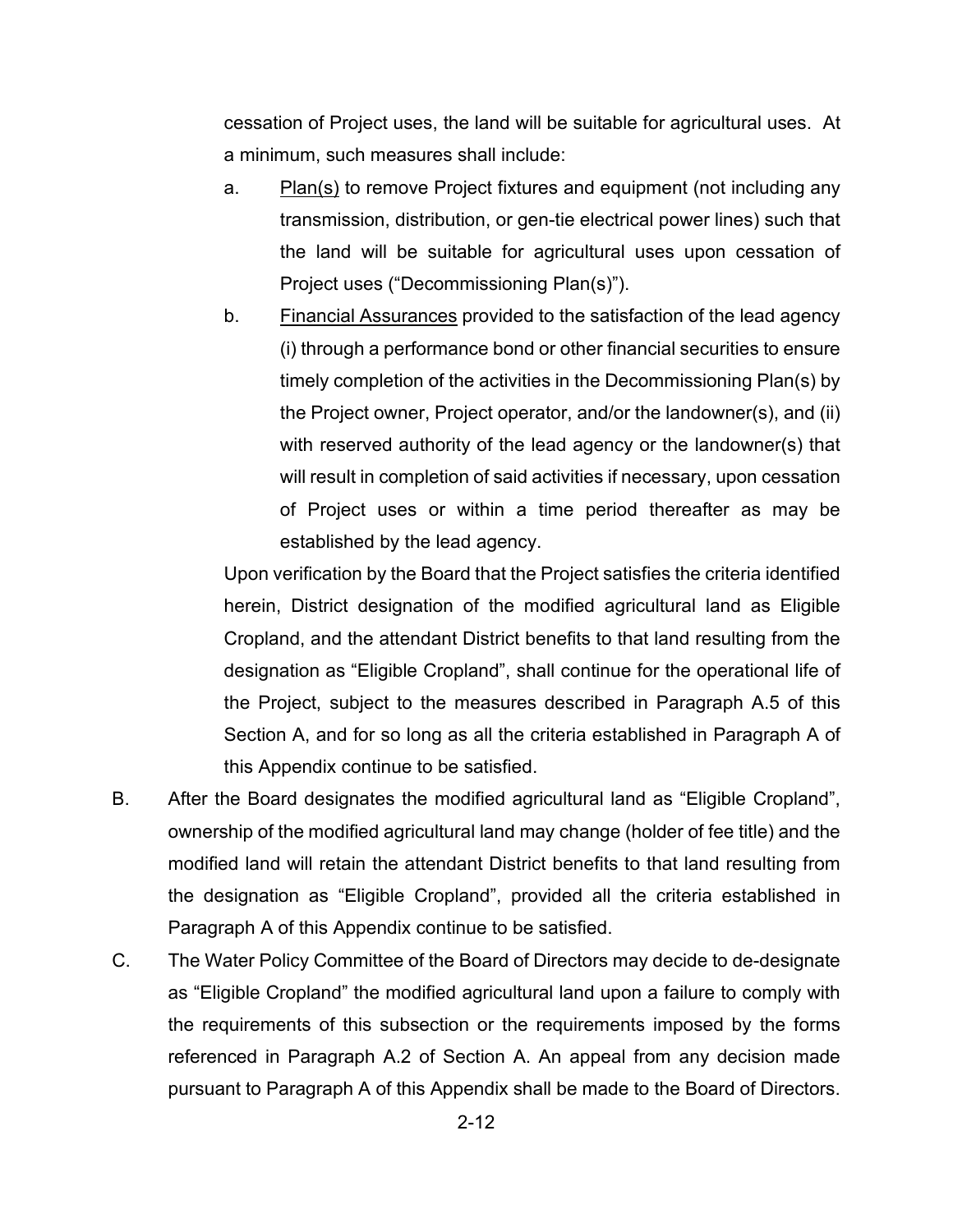Such appeal shall be in writing and shall be filed with the District Secretary within 15 working days after notice of the decision. Before recommending to the Water Policy Committee that it de-designate as "Eligible Cropland" the modified agricultural land, District staff shall provide a landowner notice and at least 30 days to cure an alleged failure to comply with the requirements referenced above.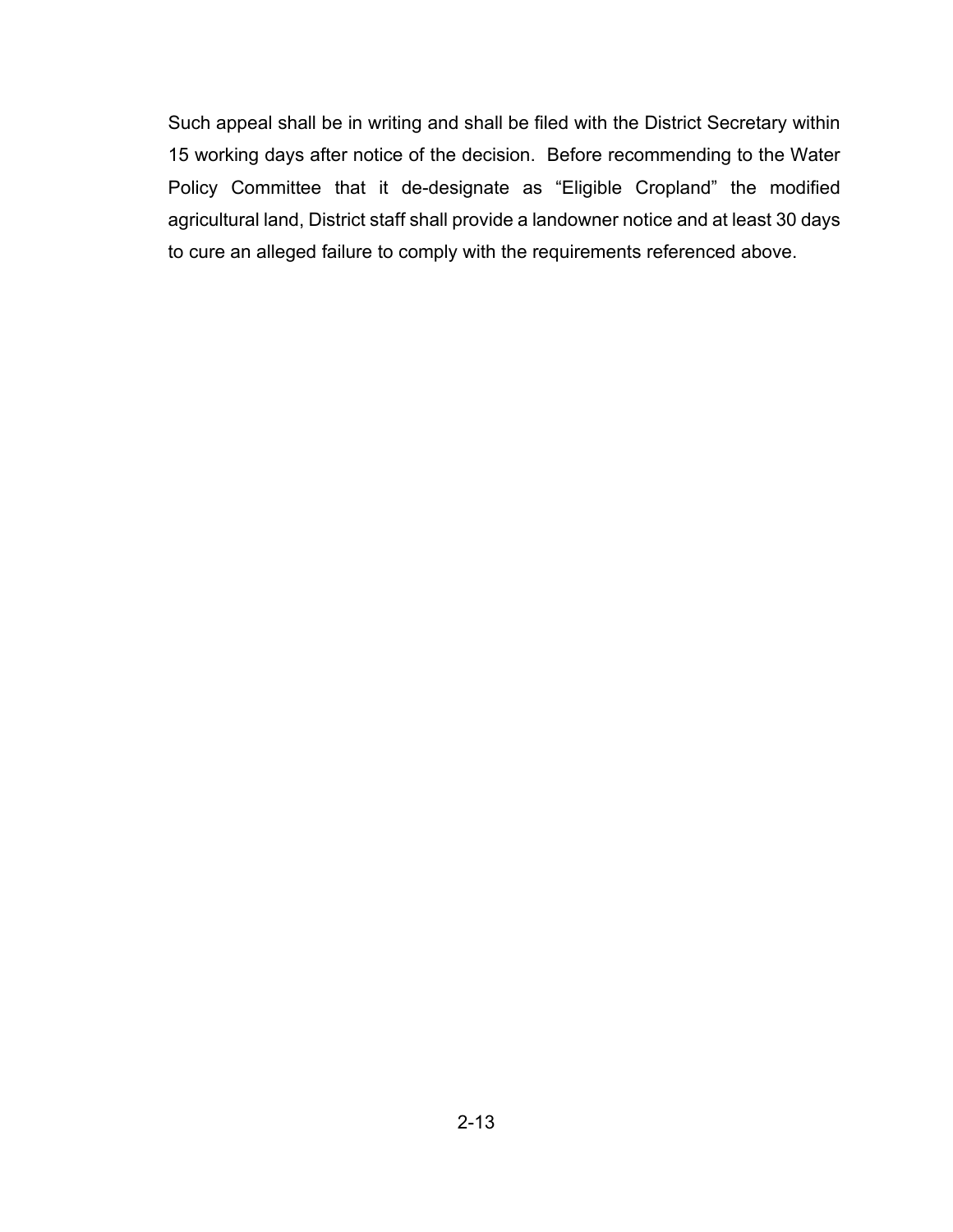#### **FOR LANDOWNER OR THE DULY AUTHORIZED LEGAL REPRESENTATIVE OF THE LANDOWNER(S)**

I, the undersigned, own the land identified below or am the duly authorized legal representative of one who owns that land. I am authorized to complete and file this form with the District.

As the landowner or the duly authorized legal representative of the landowner, I am requesting that, pursuant to Article 2 of the District's Rules and Regulations and upon modification, the District designate as Eligible Cropland the following land:

Owner Name:

Number of Acres:

Owner Name:

APN:

Number of Acres:

*Use attachment to provide additional information, if necessary.*

As the landowner or duly authorized legal representative of the landowner(s) of the land referenced immediately above, I will notify Westlands Water District within 5 business days if fee title to that land or any portion thereof is transferred.

Each of the following people, partnerships, associations, corporations, trusts, estates, guardianships, or conservatorships is an affiliate ("Affiliate(s)") of mine or, if I am the duly authorized legal representative, of the owner of the land referenced above.

Affiliate Name:

APN for Affiliate Owned Property:

Number of Acres:

Affiliate Name:

APN for Affiliate Owned Property:

Number of Acres:

*Use attachment to provide additional information, if necessary.*

 $\frac{1}{2}$  ,  $\frac{1}{2}$  ,  $\frac{1}{2}$  ,  $\frac{1}{2}$  ,  $\frac{1}{2}$  ,  $\frac{1}{2}$  ,  $\frac{1}{2}$  ,  $\frac{1}{2}$  ,  $\frac{1}{2}$  ,  $\frac{1}{2}$  ,  $\frac{1}{2}$  ,  $\frac{1}{2}$  ,  $\frac{1}{2}$  ,  $\frac{1}{2}$  ,  $\frac{1}{2}$  ,  $\frac{1}{2}$  ,  $\frac{1}{2}$  ,  $\frac{1}{2}$  ,  $\frac{1$ 

For purpose of this form:

Affiliate means, with respect to a person or entity, an entity that, directly, through one or more intermediaries, controls, or is controlled by, or is under common control with, such person or entity; and

Control (including, with its correlative meanings, "Controlled by" and "under common Control with"), when used with respect to any entity, means the power to direct the management and policies of such entity, directly, whether through ownership of voting securities, by contract or otherwise.

I certify (or declare) under penalty of perjury under the laws of the State of California that the foregoing is true and correct:

Signature of Landowner or the duly authorized Date legal representative of the Landowner